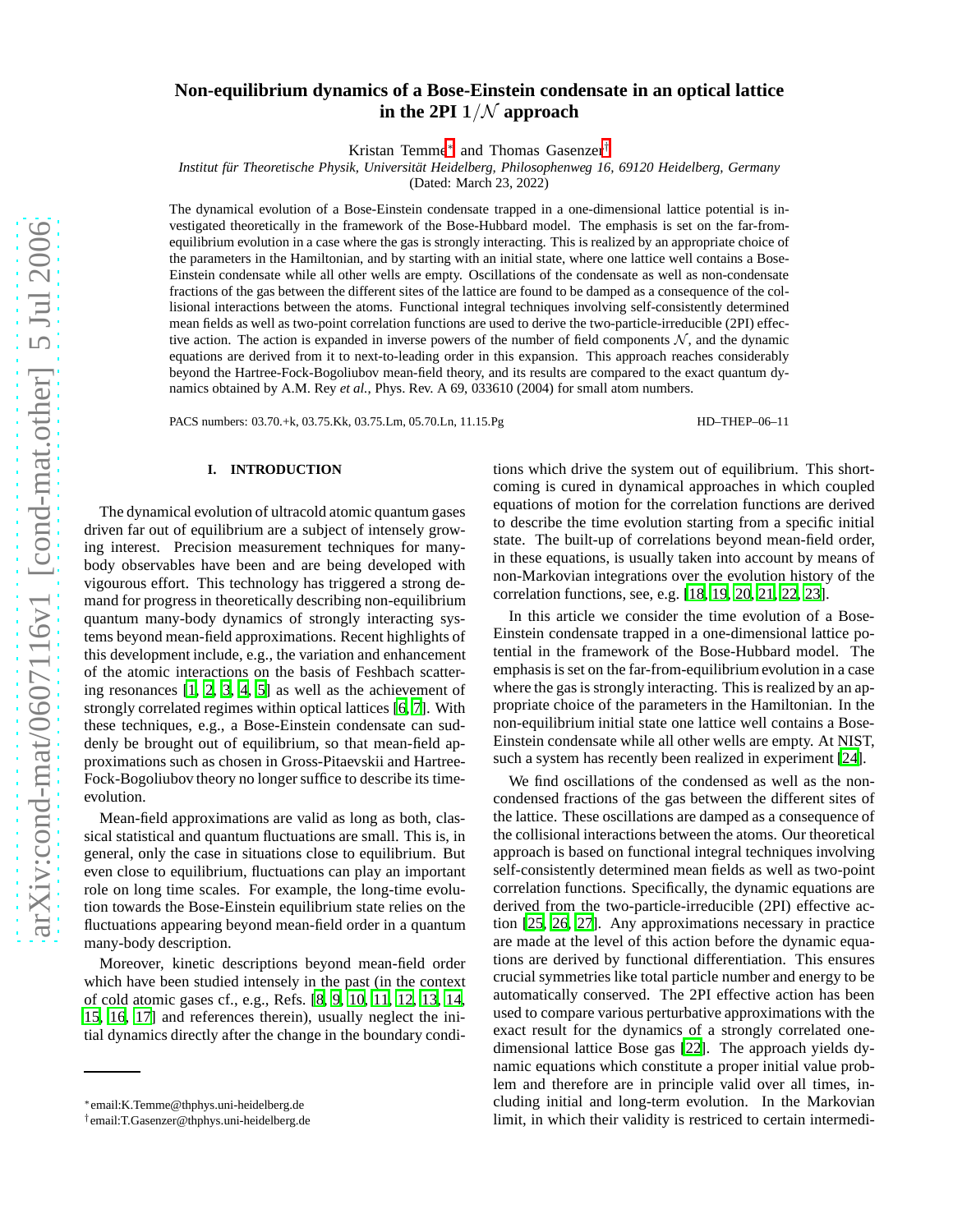ate times, the well-known kinetic theory descriptions including the Gross-Pitaevskii and Bogoliubov-de Gennes equations as well as Landau and Beliaev quasiparticle damping can be rederived from these dynamic equations [\[16](#page-8-12), [17](#page-8-13)].

In this article we consider a non-perturbative approximation which reaches substantially beyond the Hartree-Fock-Bogoliubov mean field theory. This non-perturbative approach is based on a systematic expansion of the 2PI effective action in powers of the inverse number of field components  $\mathcal N$ [\[19](#page-8-15), [28\]](#page-8-24). We point out that this  $1/N$  expansion of the 2PI effective action goes substantially beyond and is not to be confused with the standard  $1/N$  expansion of the 1PI effective action. For example, it can be used to calculate critical exponents characterizing correlation functions in the vicinity of a phase transition, even in the limit of vanishing  $\mathcal{N}$  [\[29\]](#page-8-25). The 2PI  $1/N$  expansion has recently been used to describe the dynamics of an ultracold atomic Bose gas far from equilibrium [\[23](#page-8-19)]. We compare our results to the exact quantum dynamics also obtained in Ref. [\[22\]](#page-8-18) for small atom numbers.

The 2PI  $1/N$  expansion to next-to-leading order yields dynamic equations which contain direct scattering, memory and "off-shell" effects. It allows to describe far-from-equilibrium dynamics as well as the late-time approach to quantum thermal equilibrium. Recently, these methods have allowed important progress in describing the dynamics of strongly interacting relativistic systems far from thermal equilibrium for bosonic [\[19](#page-8-15), [30,](#page-8-26) [31](#page-8-27), [32,](#page-8-28) [33,](#page-8-29) [34\]](#page-8-30) as well as fermionic degrees of freedom [\[35,](#page-8-31) [36\]](#page-8-32).

Our article is organized as follows: In Section [II](#page-1-0) we recall the functional description of the quantum many-body dynamics and present the set of coupled dynamic equations for the mean field and the two-point correlation functions. We discuss consequences of this distinction for the self energies which quantify the beyond-HFB contributions in the dynamic equations for the correlation functions. In Section [III](#page-4-0) we present numerical results for the non-equilibrium dynamics in a one-dimensional lattice potential and compare these to the results from corresponding exact calculations. Our conclusions are drawn in Section [IV.](#page-6-0)

## <span id="page-1-0"></span>**II. THE 2PI EFFECTIVE ACTION APPROACH TO THE DYNAMICS OF A LATTICE BOSE GAS**

<span id="page-1-3"></span>We study a non-relativistic system characterized by the Bose-Hubbard Lagrangian

$$
\mathcal{L}(n,t) = \frac{i}{2} \left[ \Psi_n^*(t) \partial_t \Psi_n(t) - \Psi_n(t) \partial_t \Psi_n^*(t) \right] \n+ J[\Psi_n^*(t) \Psi_{n+1}(t) + \Psi_{n+1}^*(t) \Psi_n(t)] \n- \epsilon_n \Psi_n^*(t) \Psi_n(t) - \frac{U}{2} [\Psi_n^*(t) \Psi_n(t)]^2.
$$
\n(1)

Here,  $\Psi$  is a complex-valued, i.e. two-component, field defined in time  $t$  and at site  $n$  of the 1-dimensional lattice. We use units where  $\hbar = 1$ . J is the coupling which depends on the hopping probability and therefore on the lattice depth,  $\epsilon_i$  denotes an external potential, and U a real-valued coupling constant. Only local interactions, between atoms at one lattice site are taken into account.

### **A. Generating functional for correlation functions**

The functional integral formulation of the quantum dynamics of a Bose-Einstein gas has been discussed extensively in the literature. For details we refer to our recent discussion [\[23\]](#page-8-19) of the non-perturbative effective action approach to far-fromequilibrium dynamics of an ultracold Bose gas. To simplify our notation we will, in the following, change to a representation of the field  $\Psi$  in terms of its real and imaginary parts, i.e.,

$$
\Phi_1 = \sqrt{2} \operatorname{Re} \Psi, \qquad \Phi_2 = \sqrt{2} \operatorname{Im} \Psi, \tag{2}
$$

<span id="page-1-2"></span>such that  $\Psi = (\Phi_1 + i\Phi_2)/\sqrt{2}$ . Furthermore, we include the lattice index n into the argument of the field  $\Phi_i(x)$ , i.e.,  $x=(t, n) \equiv (x_0, n).$ 

The time evolution of quantum correlation functions can be derived from a generating functional. This involves fields  $\hat{\Phi}_i$  obeying Bose commutation relations  $[\hat{\Phi}_i(t, \vec{x}), \hat{\Phi}_j(t, \vec{y})] =$  $-\sigma_{2,ij}\delta(\vec{x}-\vec{y})$ , where  $\sigma_2$  denotes the Pauli 2-matrix, as well as the non-equilibrium normalized initial-state density matrix  $\hat{\rho}_D(t_0)$ :

<span id="page-1-1"></span>
$$
Z[J, K; \hat{\rho}_D] = \text{Tr} \Big[ \hat{\rho}_D(t_0) \mathcal{T}_C \exp \Big\{ i \int_{x, \mathcal{C}} \hat{\Phi}_i(x) J_i(x) + \frac{i}{2} \int_{xy, \mathcal{C}} \hat{\Phi}_i(x) K_{ij}(x, y) \hat{\Phi}_j(y) \Big\} \Big], \quad (3)
$$

where  $\int_x \equiv \int_0^\infty dx_0 \sum_n$ . Summation over double indices, e.g.  $i = 1, 2$ , is implied.  $T_c$  denotes time ordering of the exponential integral along the closed time path  $C$  which extends from the initial time  $x_0 = 0$  to the largest relevant time in the functional integral and back to  $x_0 = 0$ , i.e., our short hand notation means

$$
\int_{x,C} = \int_{C} dx_0 \sum_{n} = \left( \int_{0}^{T} dx_0 + \int_{T}^{0} dx_0 \right) \sum_{n}.
$$
 (4)

Note that the closed-time contour can be seen as ensuring the normalization of the generating functional  $Z$ . The terms linear in the external fields  $J_i$  have been added to allow to generate correlation functions of order n by functional differentiation:

$$
\langle \mathcal{T}_{\mathcal{C}}\hat{\Phi}(x_1)\cdots\hat{\Phi}(x_n)\rangle = \left.\frac{\delta^n Z[J,K;\hat{\rho}_D]}{i^n \delta J(x_1)\cdots\delta J(x_n)}\right|_{J=K\equiv 0} (5)
$$

where the field indices have been suppressed. The fields  $K_{ij}$ are needed for the self-consistency condition of the two-point correlation functions as described below.

The generating functional [\(3\)](#page-1-1) can be written, for Gaussian initial states, for which all correlation functions of order  $n \geq 3$ vanish at the initial time, as the functional integral (cf., e.g.,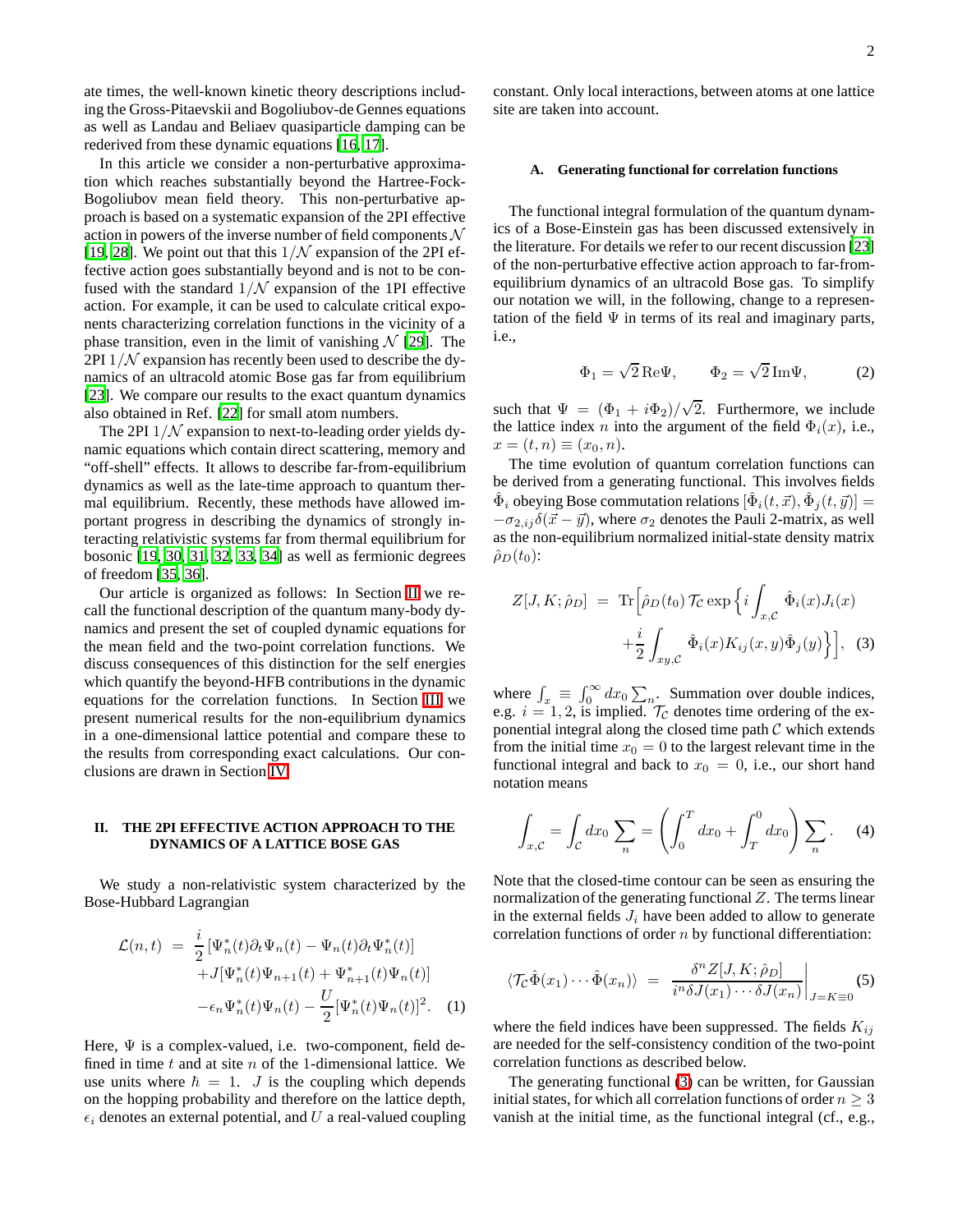[\[37](#page-8-33)])

$$
Z[J,K] = \int \mathcal{D}\Phi \exp \left\{ i \left[ S[\Phi] + \int_{x,\mathcal{C}} \Phi_i(x) J_i(x) \right. \right. \\ \left. + \frac{1}{2} \int_{xy,\mathcal{C}} \Phi_i(x) K_{ij}(x,y) \Phi_j(y) \right] \right\}.
$$
 (6)

Here,

$$
S[\Phi] = \int_{xy,\mathcal{C}} \left[ \frac{1}{2} \Phi_i(x) i D_{ij}^{-1}(x, y) \Phi_j(y) - \frac{U}{4\mathcal{N}} \delta_{\mathcal{C}}(x, y) \Phi_i(x) \Phi_i(x) \Phi_j(x) \Phi_j(x) \right], \tag{7}
$$

is the classical action depending on the fluctuating fields  $\Phi_i$ . The number of field components is  $\mathcal{N} = 2$ , here. The delta function is defined as  $\delta_{\mathcal{C}}(x, y) = \delta_{nm} \delta_{\mathcal{C}}(x_0 - y_0)$ , with  $x =$  $(x_0, n)$ ,  $y = (y_0, m)$ . The classical inverse propagator reads

$$
iD_{ij}^{-1}(x,y) = -i\delta_{\mathcal{C}}(x,y)\sigma_{2,ij}\partial_{y_0}
$$

$$
-H_{1B}(x,y)\delta_{\mathcal{C}}(x_0-y_0)\delta_{ij}, \qquad (8)
$$

where

$$
H_{1B}(x,y) = -J(\delta_{n+1,m} + \delta_{n,m+1}) + \epsilon_n \delta_{nm} \quad (9)
$$

is the one-body Hamiltonian. Note that the Gaussian initial conditions have been absorbed into the current terms by redefining the fields  $J$  and  $K$  accordingly [\[37](#page-8-33)].

#### **B. Effective action and dynamic equations**

In most situations the correlation functions up to order  $n =$ 2 are of primary interest, i.e., the mean field  $\phi_i(x) = \langle \Phi_i(x) \rangle$ and the normal and anomalous one-body density matrices, which, in the basis [\(2\)](#page-1-2) relate to the diagonal  $(i = j)$  and off-diagonal ( $i = 3 - j$ ) matrix elements of the two-point functions  $G_{ij}(x, y) = \langle \mathcal{T}_{\mathcal{C}} \hat{\Phi}_i(x) \hat{\Phi}_j(y) \rangle_c$ , here generalized to unequal times  $x_0 \neq y_0[45]$  $x_0 \neq y_0[45]$ . In Ref. [\[23](#page-8-19)] we have recalled the essential aspects of the 2PI (2-particle-irreducible) effective action approach which allows in a transparent way to obtain equations of motion for these one- and two-point Green's functions within perturbative as well as non-perturbative approximation schemes with respect to the interaction constant U. We summarize the main results in the following.

Starting from the generating functional  $Z[J, K]$  $\exp\{iW[J,K]\},$  Eq. [\(6\)](#page-2-0), one derives, by double Legendre transform of the generating functional  $W[J, K]$  of connected Green's functions, the 2PI effective action which is a functional of the one- and two-point functions [\[25,](#page-8-21) [26,](#page-8-22) [27\]](#page-8-23):

$$
\Gamma[\phi, G] = S[\phi] + \frac{i}{2} \text{Tr} \{ \ln G^{-1} + G_0^{-1}[\phi]G \} + \Gamma_2[\phi, G] + \text{const.}
$$
\n(10)

<span id="page-2-2"></span><span id="page-2-0"></span>Here,

$$
iG_{0,ij}^{-1}(x,y;\phi) = \frac{\delta^2 S[\phi]}{\delta \phi_i(x)\delta \phi_j(y)} = \delta_{\mathcal{C}}(x_0 - y_0)
$$

$$
\times \left( iD_{ij}^{-1}(x,y) - \frac{2U}{\mathcal{N}} \left[ \phi_i(x)\phi_j(x) + \phi_k(x)\phi_k(x)\delta_{ij}/2 \right] \delta_{nm} \right)
$$
(11)

is the classical inverse propagator, with  $x = (x_0, n)$ ,  $y =$  $(y_0, m)$ .  $\Gamma[\phi, G]$  describes the quantum system completely, i.e., knowing it, one derives, by means of Hamilton's principle of stationary action,

$$
\frac{\delta\Gamma[\phi, G]}{\delta\phi_i(x)} = 0, \quad \text{and} \quad \frac{\delta\Gamma[\phi, G]}{\delta G_{ij}(x, y)} = 0, \quad (12)
$$

<span id="page-2-1"></span>the exact many-body time evolution equations for  $\phi$  and G.

As originally discussed in Refs. [\[25,](#page-8-21) [26](#page-8-22), [27\]](#page-8-23)  $\Gamma_2[\phi, G]$  is represented as the sum of all closed two-particle irreducible (2PI) diagrams involving only the field  $\phi$ , the full propagator G and bare vertices  $\propto U/N$  [\[46](#page-8-35)]. To solve the dynamic equations approximations are made on the level of the effective action, by truncating the diagrammatic expansion of  $\Gamma_2[\phi, G]$ . An important advantage of this approach is that crucial symmetries like total particle number, energy, momentum, angular momentum, etc., are automatically fulfilled irrespective of the particular truncation, cf., e.g. Ref. [\[23](#page-8-19)]. In the appendix, we provide an explicit expression for the total energy within the NLO  $1/N$  approximation employed in this work.

The equations of motion resulting from Eqs. [\(12\)](#page-2-1) are most conveniently written in terms of the real valued statistical and spectral correlation functions,

$$
F_{ij}(x,y) = \frac{1}{2} \langle {\hat{\Phi}_i(x), \hat{\Phi}_j(y)} \rangle_c, \qquad (13)
$$

$$
\rho_{ij}(x,y) = i \langle [\hat{\Phi}_i(x), \hat{\Phi}_j(y)] \rangle_c, \tag{14}
$$

respectively. These are related to  $G$  through

$$
G_{ij}(x,y) = F_{ij}(x,y) - \frac{i}{2}\rho_{ij}(x,y)\operatorname{sgn}_{\mathcal{C}}(x_0 - y_0), \quad (15)
$$

<span id="page-2-3"></span>where  $sgn<sub>C</sub>$  is the sign function which evaluates to 1 for  $x_0 \geq y_0$  and to  $-1$  otherwise. In this representation, the time ordering translates into time integration limits in the equations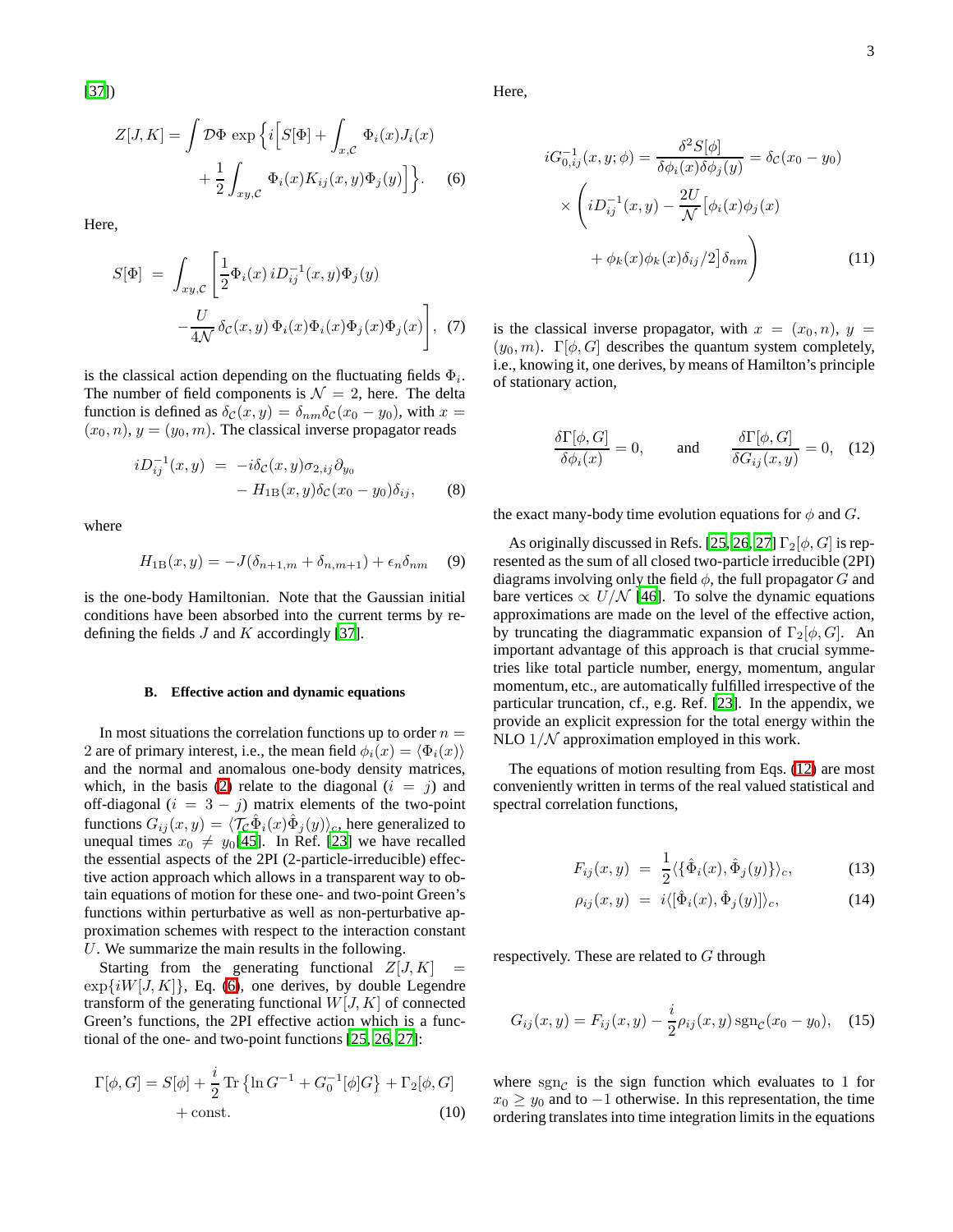<span id="page-3-0"></span>of motion:

$$
\begin{aligned}\n&\left(-i\sigma_{2,ij}\partial_{x_0} - \frac{2U}{\mathcal{N}}F_{ij}(x,x)\right)\phi_j(x) \\
&- \int_{y,\mathcal{C}} \left(H_{1\text{B}}(x,y) + \frac{U}{\mathcal{N}}\big[\phi_k(x)\phi_k(x) \right. \\
&\left. + F_{kk}(x,x)\big]\delta_{\mathcal{C}}(x,y)\right)\phi_i(x) \\
&= \int_0^{x_0} dy \,\Sigma_{ij}^\rho(x,y;\phi \equiv 0) \,\phi_j(y),\n\end{aligned} \tag{16}
$$
\n
$$
\begin{aligned}\n&\int_{z,\mathcal{C}} \big[-i\sigma_{2,ik}\delta_{\mathcal{C}}(x,z)\partial_{z_0} - M_{ik}(x,z)\big] \left(\begin{array}{c} F_{kj}(z,y) \\ \rho_{kj}(z,y) \end{array}\right) \\
&= \int_0^{x_0} dz \,\Sigma_{ik}^\rho(x,z;\phi) \left(\begin{array}{c} F_{kj}(z,y) \\ \rho_{kj}(z,y) \end{array}\right) \\
&- \int_0^{y_0} dz \left(\begin{array}{c} \Sigma_{ik}^F(x,z;\phi) \\ \Sigma_{ik}^\rho(x,z;\phi) \end{array}\right) \rho_{kj}(z,y).\n\end{aligned} \tag{17}
$$

Here,

$$
M_{ij}(x, y) = \delta_{ij} \Big[ H_{1B}(x, y) + \frac{U}{\mathcal{N}} \Big( \phi_k(x) \phi_k(x) + F_{kk}(x, x) \Big) \delta_{\mathcal{C}}(x, y) \Big] + \frac{2U}{\mathcal{N}} \Big( \phi_i(x) \phi_j(x) + F_{ij}(x, x) \Big) \delta_{\mathcal{C}}(x, y).
$$
 (18)

is the mean-field energy matrix which includes the  $\phi_i$ dependent terms of the classical inverse propagator  $iG_{0,ij}^{-1}$ , Eq. [\(11\)](#page-2-2), and the local part  $\Sigma_{ij}^{(0)}(x)$  of the self energy

<span id="page-3-2"></span>
$$
\Sigma_{ij}(x, y; \phi) = 2i \frac{\delta \Gamma_2[\phi, G]}{\delta G_{ij}(x, y)}
$$
(19)

which, to derive the above equations, has been decomposed into real and imaginary parts as  $\Sigma_{ij}(x, y; \phi)$  =  $\Sigma_{ij}^{(0)}(x) \delta_{\mathcal{C}}(x,y) + \Sigma_{ij}^{F}(x,y;\phi) - (i/2) \Sigma_{ij}^{\rho}(x,y;\phi) \, \text{sgn}_{\mathcal{C}}(x_0$  $y_0)$  [\[23](#page-8-19)].

We point out that, neglecting the right-hand sides of Eqs. [\(16\)](#page-3-0), [\(17\)](#page-3-0), these equations constitute a set of timedependent Hartree-Fock-Bogoliubov (HFB) equations for the mean field and the two-point functions, cf., e.g. Refs. [\[22,](#page-8-18) [23](#page-8-19)]. In this approximation, the dynamics of  $\rho$  decouples from that of  $\phi$  and F. Neglecting also F, Eq. [\(16\)](#page-3-0) is the Gross-Pitaevskii equation. Given the exact self energy  $\Sigma$ , Eqs. [\(16\)](#page-3-0) and [\(17\)](#page-3-0) are the exact equations for the field  $\phi$  and the correlation functions F and  $\rho$ , respectively. Eq. [\(17\)](#page-3-0) is equivalent to the Schwinger-Dyson equation for the full Green's function G.

#### **C. Non-perturbative** 1/N **approximation**

<span id="page-3-4"></span>To derive the quantum many-body time evolution, details about the self energy  $\Sigma$  are required, and these are, in general, only available to a certain approximation. In the following we will consider an expansion of  $\Gamma_2$ , to next-to-leading order (NLO) in powers of the inverse number of field components



<span id="page-3-1"></span>FIG. 1: (Color online) Diagrammatic representation of the leading order (LO) and next-to-leading order (NLO) contributions in the 1/N-expansion, to the 2PI part  $\Gamma_2[\phi, G]$  of the 2PI effective action. The thick blue lines represent 2-point functions  $G_{ij}(x, y)$ , the red crosses field insertions  $\phi_i(x)$ , and the wiggly lines vertices  $U\delta_{\mathcal{C}}(x, y)$ . At each vertex, it is summed over double field indices i and integrated/summed over double time and space variables  $x$ .

 $\mathcal{N}$  [\[19,](#page-8-15) [28,](#page-8-24) [38](#page-8-36)] which, in our special case, is  $\mathcal{N} = 2$ . In the context of a non-relativistic Bose gas, this approximation has been discussed in detail in Ref. [\[23\]](#page-8-19). The contribution  $\Gamma_2[\phi, G]$  to the effective action Γ, Eq. [\(10\)](#page-2-3), then involves a leading (LO) and next-to-leading order (NLO) part which can be diagrammatically represented as shown in Fig. [1.](#page-3-1) While the leading order contribution involves one diagram, in NLO a chain of bubble diagrams is resummed. All of these diagrams are proportional to the same power of  $1/N$  since each vertex scales with  $1/N$ , which is cancelled by the (blue) propagator loops which scale with  $N$  since they involve a summation over the field indices from 1 to  $N$ . Note that the Hartree-Fock-Bogoliubov (HFB) approximation is given by an action  $\Gamma_2$ which involves  $\Gamma_2^{\text{LO}}$  and the first diagram of  $\Gamma_2^{\text{NLO}}$  in Fig. [1](#page-3-1) (b), cf., e.g., [\[23\]](#page-8-19). We compare, in the next section, our results in NLO of the  $1/N$  approximation with the HFB dynamics as well as with a perturbatively[\[47\]](#page-8-37) reduced  $1/N$  approximation, the second-order coupling expansion, which, besides the HFB diagrams, takes into account still the two diagrams of secondorder in  $U$ , i.e. the 2nd and 5th diagrams in Fig. [1](#page-3-1) (b) which contain two wiggly lines each.

From  $\Gamma_2[\phi, G] = \Gamma_2^{\text{LO}}[\phi, G] + \Gamma_2^{\text{NLO}}[\phi, G]$  we obtain, using Eq. [\(19\)](#page-3-2), the self energies  $\Sigma_{ij}(x, y) = \Sigma_{ij}^F(x, y)$  –  $(i/2)$ sgn $_c(x_0 - y_0) \sum_{ij}^{\rho} (x, y)$ , with

<span id="page-3-3"></span>
$$
\begin{aligned}\n\left(\begin{array}{c}\n\Sigma_{ij}^F(x,y) \\
-\frac{1}{2}\Sigma_{ij}^{\rho}(x,y)\n\end{array}\right) &= -\frac{2U}{\mathcal{N}} \left[ \begin{array}{c}\nI_F(x,y) \\
-\frac{1}{2}I_{\rho}(x,y)\n\end{array}\right] \phi_i(x)\phi_j(y) \\
&+ \left(\begin{array}{c}\n\Delta_F(x,y) & \frac{1}{2}\Delta_{\rho}(x,y) \\
-\frac{1}{2}\Delta_{\rho}(x,y) & \Delta_F(x,y)\n\end{array}\right) \left(\begin{array}{c}\nF_{ij}(x,y) \\
-\frac{1}{2}\rho_{ij}(x,y)\n\end{array}\right) \right],\n\end{aligned} \tag{20}
$$

where  $\Delta_{F,\rho}(x,y) = I_{F,\rho}(x,y) + P_{F,\rho}(x,y;I_{F,\rho})$ . The resummation to NLO in  $1/N$  is expressed by the coupled integral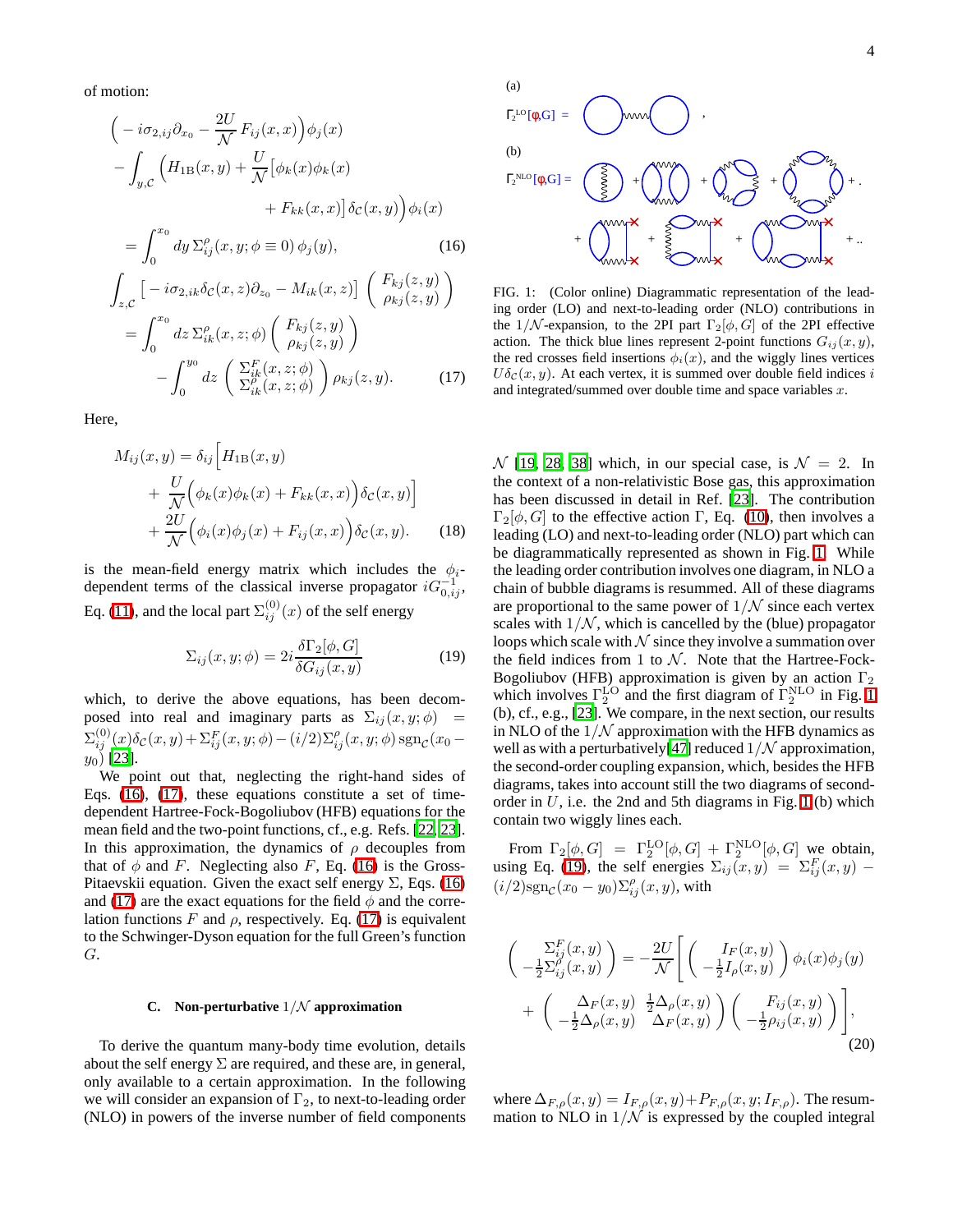equations for  $I_{F,\rho}$  [\[38](#page-8-36)][\[48\]](#page-8-38):

$$
\begin{pmatrix}\nI_F(x,y) \\
I_\rho(x,y)\n\end{pmatrix} = \frac{U}{\mathcal{N}} \left[ \begin{pmatrix}\nF(x,y)^2 - \frac{1}{4}\rho(x,y)^2 \\
2F_{ij}(x,y)\rho_{ij}(x,y)\n\end{pmatrix} - \int_0^{x_0} dz I_\rho(x,z) \begin{pmatrix}\nF(z,y)^2 - \frac{1}{4}\rho(z,y)^2 \\
2F_{ij}(z,y)\rho_{ij}(z,y)\n\end{pmatrix} + \int_0^{y_0} dz \begin{pmatrix}\nI_F(x,z) \\
I_\rho(x,z)\n\end{pmatrix} 2F_{ij}(z,y)\rho_{ij}(z,y) \right].
$$
\n(21)

Here,  $F^2 = F_{ij}F_{ij}$ , etc. The functions  $P_{F,\rho}$ , which contribute to  $\Delta_{F,\rho}$  in the self energies [\(20\)](#page-3-3) and vanish if  $\phi_i \equiv 0$ , read [\[38](#page-8-36)]

$$
P_F(x, y; I_{F,\rho}) = -\frac{2U}{\mathcal{N}} \Big\{ H_F(x, y) + \int_0^{y_0} dz \left[ H_F(x, z) I_{\rho}(z, y) + I_F(x, z) H_{\rho}(z, y) \right] - \int_0^{x_0} dz \left[ H_{\rho}(x, z) I_F(z, y) + I_{\rho}(x, z) H_F(z, y) \right] - \int_0^{x_0} dv \int_0^{y_0} dw I_{\rho}(x, v) H_F(v, w) I_{\rho}(w, y) + \int_0^{x_0} dv \int_0^{v_0} dw I_{\rho}(x, v) H_{\rho}(v, w) I_F(w, y) + \int_0^{y_0} dv \int_{v_0}^{y_0} dw I_F(x, v) H_{\rho}(v, w) I_{\rho}(w, y) \Big\}, \quad (22)
$$

$$
P_{\rho}(x, y; I_{F,\rho}) = -\frac{2U}{\mathcal{N}} \Big\{ H_{\rho}(x, y) - \int_{y_0}^{x_0} dz \left[ H_{\rho}(x, z) I_{\rho}(z, y) + I_{\rho}(x, z) H_{\rho}(z, y) \right] + \int_{y_0}^{x_0} dv \int_{y_0}^{v_0} dw \, I_{\rho}(x, v) H_{\rho}(v, w) I_{\rho}(w, y) \Big\}, \tag{23}
$$

wherein the functions  $H_{F,\rho}$  are defined as

$$
H_F(x, y) = -\phi_i(x) F_{ij}(x, y)\phi_j(y),
$$
  
\n
$$
H_\rho(x, y) = -\phi_i(x)\rho_{ij}(x, y)\phi_j(y).
$$
\n(24)

The technical procedure to solve the above dynamic equations in every time step requires the determination of the functions  $I(x, y)$ , before the actual propagation of the respective correlation functions.

## <span id="page-4-0"></span>**III. FAR-FROM-EQUILIBRIUM TIME EVOLUTION OF A ONE-DIMENSIONAL LATTICE BOSE GAS**

## **A. Initial conditions**

In the following we present our results for the time evolution of a lattice Bose gas initially in a state far from equilibrium. The 2PI approach invoked in this work allows us to specify initial states which are Gaussian in the sense that only the mean-field and 2-point correlation functions are non-zero

at the initial time  $t_0 = 0$ . Note that, using a general nPI approach [\[37\]](#page-8-33), also initial states with higher-order correlations can be taken into account.

The total number of particles  $N_{\text{tot},n}(t)$  at lattice site n and time  $t$  is given as the sum of the number of condensed and excited atoms  $(x = (t, n))$ :

$$
N_{\text{tot},n}(t) = \langle \hat{\Psi}^{\dagger}(x)\hat{\Psi}(x)\rangle = N_{\text{c},n}(t) + N_{\text{exc},n}(t), \quad (25)
$$

<span id="page-4-2"></span>
$$
N_{c,n}(t) = \frac{1}{2} [\phi_i(x)\phi_i(x)],
$$
\n(26)

$$
N_{\text{exc},n}(t) = \frac{1}{2} \left[ F_{ii}(x, x) - 1 \right],\tag{27}
$$

where the constant  $-1$  inside the parantheses takes into account the zero-point fluctuations. Formally, this −1 originates from the spectral function  $\rho$  which, due to the Bose commutation relations, vanishes at equal times, except for

<span id="page-4-1"></span>
$$
-\rho_{12}(x_0, n; x_0, m) = \rho_{21}(x_0, n; x_0, m) = \delta_{nm}.
$$
 (28)

By virtue of the 2PI effective action approach, total particle number as well as total energy are exactly conserved in all approximations obtained by truncating the diagrammatic expansion of  $\Gamma_2$ , cf. [A.](#page-7-3)

We consider initial states where the normal and anomalous fluctuations are zero, i.e., all atoms are in the condensate:  $\langle \hat{\Psi}^{\dagger}(x) \hat{\Psi}(y) \rangle_c = [F_{ii}(x, y) - \delta_c(x, y)]/2 = 0$ , and  $\langle \hat{\Psi}(x)\hat{\Psi}(y)\rangle_c = [F_{11}(x,y) - F_{22}(x,y)]/2 + iF_{12}(x,y) = 0,$ for  $x_0 = y_0 = 0$ . Hence we choose

$$
F_{11}(0, n; 0, m) = F_{22}(0, n; 0, m) = \delta_{nm}/2,
$$
  
\n
$$
F_{12}(0, n; 0, m) = F_{21}(0, n; 0, m) = 0.
$$
 (29)

The initial values for  $\rho_{ij}$  are prescribed by Eq. [\(28\)](#page-4-1). The condensate fraction is chosen to be non-zero at a single site m only,

$$
\phi_j(0,n) = \sqrt{2N} \,\delta_{j1}\delta_{nm},\tag{30}
$$

where N is the total number of particles, and  $j = 1$  implies that the initial mean field  $\psi = (\phi_1 + i\phi_2)/\sqrt{2}$  is real.

#### **B. Numerical results**

The expansion in inverse powers of the number of field components  $\mathcal N$  allows for approximations which are inherently non-perturbative, i.e., it takes into account diagrams up to infinite order in the physical coupling constant  $U$ . Dividing the equations of motion by the tunneling parameter J, neglecting quantum fluctuations[\[49\]](#page-8-39), and taking into account that the  $F_{ij}(x, y)$  and  $\phi_i(x)\phi_j(y)$  approximately scale with the total number of particles  $N$ , one finds that all terms in the NLO  $1/N$  equations of motion [\(16\)](#page-3-0), [\(17\)](#page-3-0) scale with some power of  $NU/J$ . In the series representing the self energy  $\Sigma_{ij}$ , arbitrary high powers are resummed. The remaining terms which take into account the quantum fluctuations [\[39](#page-8-40)] are reduced by powers of  $N$  since the spectral functions  $\rho_{ij}(x, y)$  are of order one. Nevertheless, if  $NU/J > 1$  one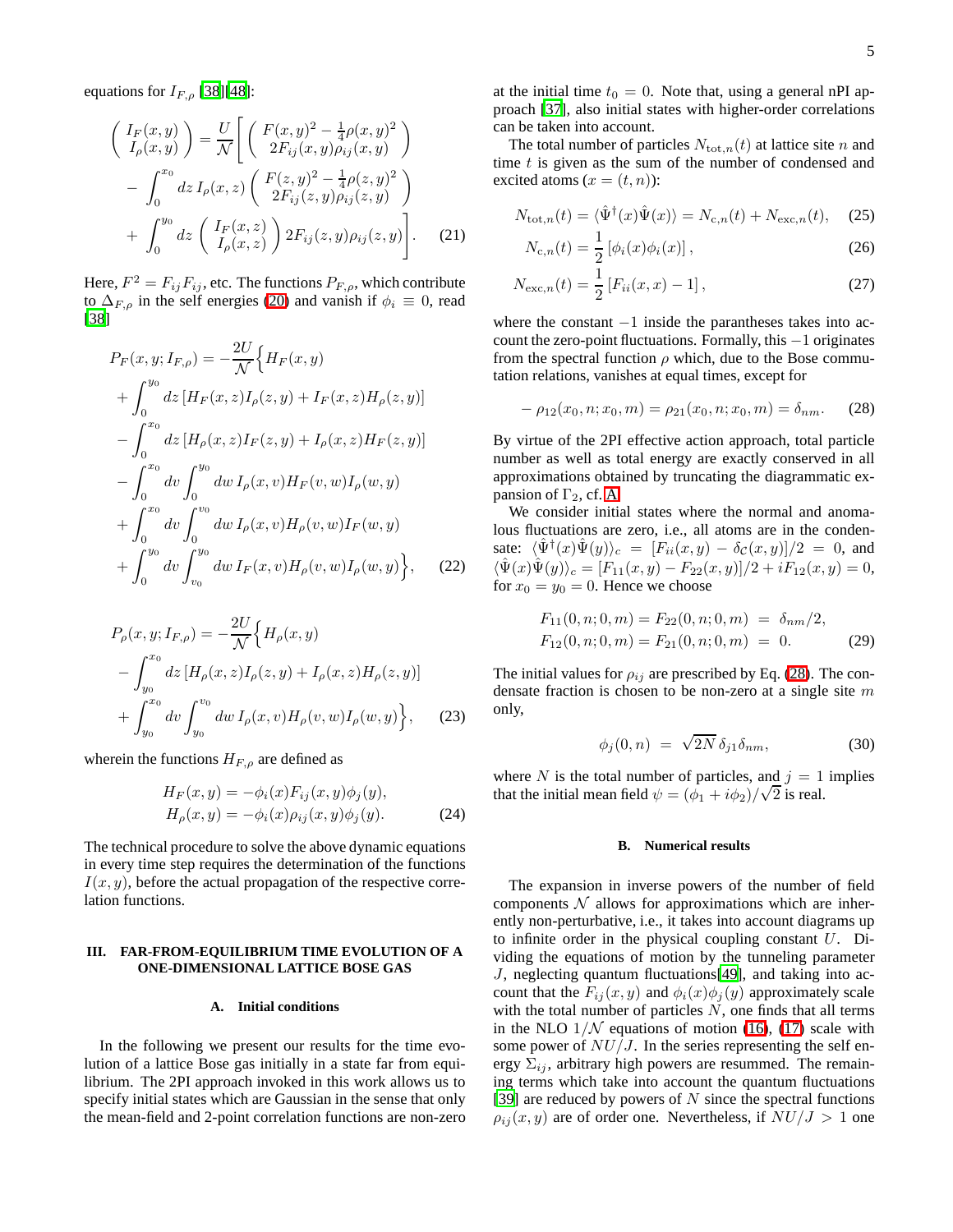

<span id="page-5-1"></span>FIG. 2: (Color online) Time evolution of an ultracold Bose gas in a 1-dimensional lattice with  $N_{\rm L} = 2$  lattice sites and periodic boundary conditions. The three columns show the same quantities, for a different total number of atoms  $N = 20, 40,$  and 80, respectively.  $U/J$  is chosen such that the characteristic interaction parameter is  $NU/J \equiv 4$  throughout. Initially, all atoms are in a Bose-Einstein condensate at lattice site 1. The graphs in the first line show the total number of atoms  $N_{\text{tot},1}$  at site 1, normalized to N. Due to number conservation, one has  $N_{\text{tot,2}} = N - N_{\text{tot,1}}$ . The second and third lines show the condensate fractions  $N_{c,n}/N$  at sites  $n = 1, 2$ , and the fourth line adds these up,  $N_c/N = \sum_n N_{c,n}/N$ . The last line shows the occupation  $n_q$  of the quasimomentum  $q = \nu \pi$  [in units of 1/Lattice spacing] [\(31\)](#page-5-0), for  $\nu = 1$ , normalized to the total quasimomentum occupation  $n_0 + n_\pi = N$ . Notice the different scale in the last line. Our results from the  $1/N$  expansion to NLO are shown as a thick solid line. The (blue) dashed lines show the results from an exact calculation by A.M. Rey and coworkers, cf. Figs. 5, 6 of Ref. [\[22](#page-8-18)]. The (green) dash-dotted curves show the dynamics resulting from a  $1/N$  expansion in perturbative 2nd-order coupling approximation (see text), the (red) dotted curves correspond to the Hartree-Fock-Bogoliubov approximation. With both sets of curves we reproduce the respective results in [\[22](#page-8-18)].

expects that any perturbative or loop approximation of  $\Gamma_2$ , neglecting terms with higher powers of  $NU/J$ , fails. In order to probe the accuracy of the non-perturbative  $1/N$  approximation we chose  $NU/J$  to be larger than 1 and compare our results with the results of an exact numerical calculation [\[22](#page-8-18)] for limited numbers of lattice sites and particles. Following Ref. [\[22\]](#page-8-18) we have considered cases with a total number of  $N_{\rm L} = 2$  and  $N_{\rm L} = 3$  lattice sites, and particle numbers between  $N = 8$  and 80. Periodic boundary conditions were imposed. In Figs. [2](#page-5-1) and [3](#page-6-1) we present our results for the non-equilibrium quantum many-body evolution in the non-perturbative next-to-leading order (NLO)  $1/N$  approximation as well as the 'perturbative' Hartree-Fock-Bogoliubov (HFB) and second-order coupling approximations. In Fig. [2,](#page-5-1) we consider 2 lattice sites. The graphs in the first line show the total number of atoms  $N_{\text{tot},1}$  at site 1, normalized to N. Due to number conservation, one has  $N_{\text{tot},2} = N - N_{\text{tot},1}$ . The second and third lines show the condensate fractions  $N_{c,n}/N$ 

at sites  $n = 1, 2$ , cf. Eq. [\(26\)](#page-4-2), and the fourth line adds these up,  $N_{\rm c}/N = \sum_n N_{{\rm c},n}/N.$  The last line shows the occupation  $n_{q_{\nu}}$ , of the quasimomentum  $q_{\nu} = 2\pi \nu / N_{\rm L}$ ,  $\nu = 1$  [q in units of 1/Lattice spacing], normalized to the total quasimomentum occupation  $\sum_{\nu=0}^{N_{\rm L}} n_{q_{\nu}} = N$ .  $n_q$  is defined as

<span id="page-5-0"></span>
$$
n_q(t) = \frac{1}{N_{\rm L}} \sum_{nm} e^{iq(n-m)} \langle \Psi_n^{\dagger}(t) \Psi_m(t) \rangle
$$
  
= 
$$
\frac{1}{2N_{\rm L}} \sum_{nm} \left\{ \cos[q(n-m)] \Big[ F_{kk}(x, y) + \phi_k(x) \phi_k(y) \Big] + \sin[q(n-m)] \Big[ F_{21}(x, y) - F_{12}(x, y) + \phi_2(x) \phi_1(y) - \phi_1(x) \phi_2(y) \Big] - 1 \right\}, \quad (31)
$$

with  $x = (t, n)$ ,  $y = (t, m)$ . In Fig. [3,](#page-6-1) we consider 3 lattice sites, and plot the fractions of condensed, excited, and total atom numbers for sites 1 and 2, as well as the total number of condensed atoms  $N_c = N_{c,1} + 2N_{c,2}$ . We also plot the quasimomentum populations  $n_0$  and  $n_{2\pi/3}$ . Note that the respective populations of sites 2 and 3 are equal due to the periodic boundary conditions. For the quasimomentum populations this means that the term proportional  $\sin[q(n-m)]$  in Eq. [\(31\)](#page-5-0) vanishes.

The solid line shows, in all plots, the evolution according to the dynamic equations in NLO  $1/N$  approximation. For comparison, we show, as a dashed line, the results of an exact calculation obtained by A.M. Rey and coworkers for a coherent initial state of  $N$  atoms at one site [\[22](#page-8-18)].

The dotted and dash-dotted lines show the corresponding dynamics in the HFB and second-order coupling approximations, respectively, cf. Sect. [II C.](#page-3-4) In the HFB approximation all non-local self-energy terms vanish in the equations of motion takes [\(16\)](#page-3-0) and [\(17\)](#page-3-0), and fluctuations enter in the form of a local energy shift only. This approximation is fully classical, i.e., it does not take into account any quantum statistical fluctuations, cf., e.g., Ref. [\[39\]](#page-8-40) for a detailed discussion. In the second-order coupling expansion of the NLO  $1/N$  approximation, non-local contributions from the self energy allow for damping. In Figs. [2](#page-5-1) and [3,](#page-6-1) the dotted and dash-dotted lines precisely confirm the respective results of Ref. [\[22\]](#page-8-18) for the HFB and  $2<sup>nd</sup>$ -order  $1/N$  approximations.

The time evolution shows different characteristic periods. At early times, the condensate oscillates coherently between the lattice wells. Only a small number of atoms is scattered from the condensate fraction into excited modes. This dynamics is effectively described by a set of coupled non-linear Gross-Pitaevskii-like equations for the condensate mean field at the different lattice sites. These have the form of coupled single-particle Schrödinger equations, and the dynamics corresponds to Rabi oscillations. The frequency of these oscillations is determined by the expansion parameter  $NU/J$ . In the case of 2 lattice wells, the Bose-Hubbard lattice gas with periodic boundary conditions resembles a Josephson junction with coupling energy  $E_J = 2JN$ , and charging energy  $E_c = 2U$ , cf., e.g., [\[40,](#page-8-41) [41\]](#page-8-42). For vanishing U, the system undergoes Rabi oscillations with frequency  $\Omega = 2E_{\rm J}/N = 4J$ , i.e., the period of these oscillations is  $T = (\pi/2) J^{-1}$ . Note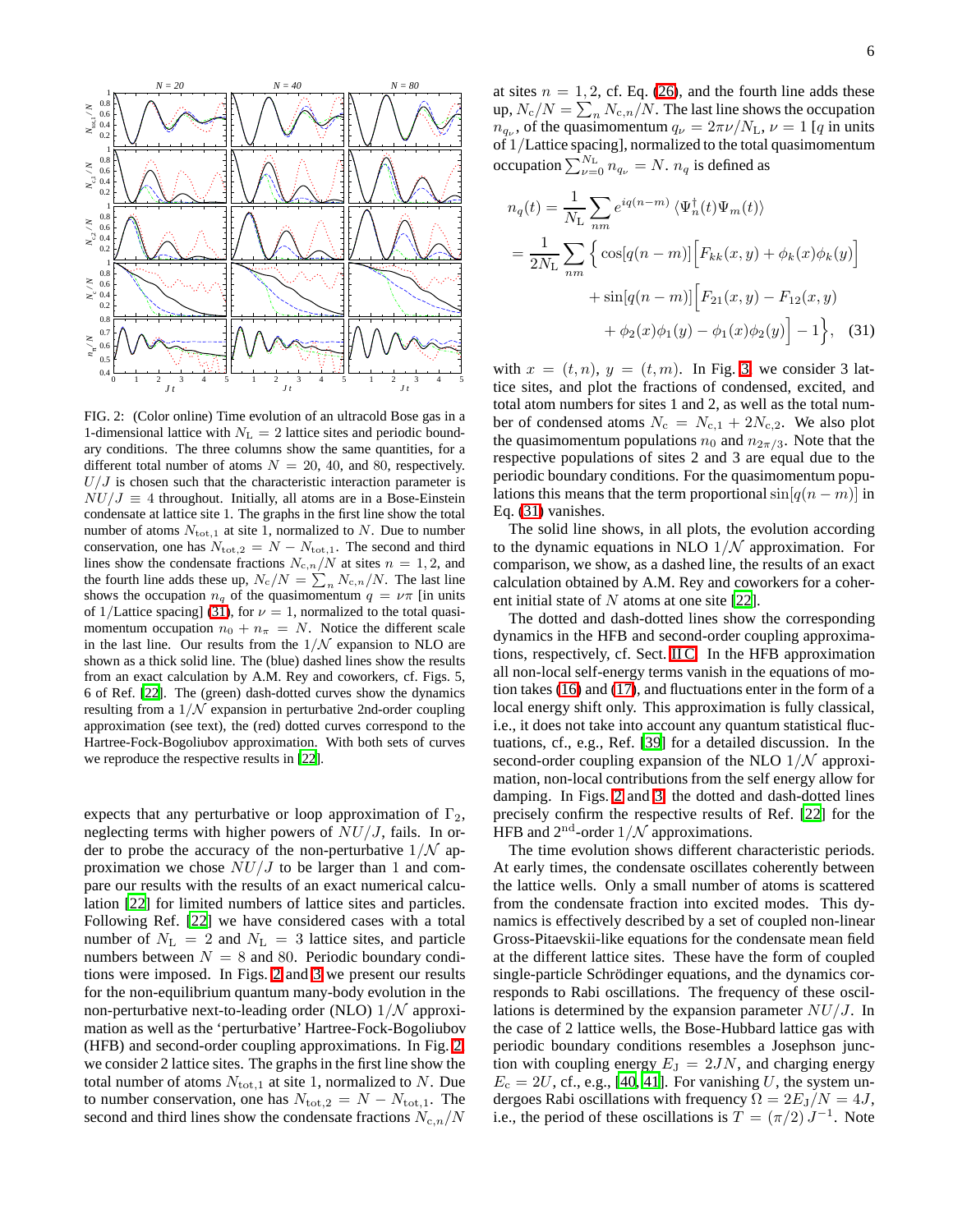

<span id="page-6-1"></span>FIG. 3: (Color online) Time evolution of an ultracold Bose gas in a 1-dimensional lattice with  $N_{\rm L} = 3$  lattice sites and periodic boundary conditions. Only site  $n = 1$  is filled initially with  $N = 8$  atoms. The interaction strength is  $U/J = 1/3$ , such that  $NU/J = 2.67$ . Besides the quantities already shown in Fig. [2,](#page-5-1) we show the depletion  $N_{\text{exc},n}/N = (N_{\text{tot},n} - N_{\text{c},n})/N$  at sites  $n = 1, 2$ . The populations of site  $n = 3$  are the same as those at  $n = 2$  due to the periodic boundary conditions. The curves indicate the same approximations as in Fig. [2.](#page-5-1) Notice the different scale in the third and fourth lines.

also that the choice of parameters  $NU/J = 4$ ,  $N^2 > 400$ sets the system into the Josephson regime  $N^{-2}(NU/J) \ll$  $(NU/J) \ll N^2$ . In this regime, the equilibrium state has a well defined relative phase between the sites, and small oscillations around this configuration can be described as a collective excitation, the Josephson plasmon with plasma frequency  $\omega_{\rm JP} = \sqrt{E_{\rm J}(E_{\rm c} + 4E_{\rm J}/N^2)} = 2J\sqrt{(NU/J) + 4}$  [\[40\]](#page-8-41). We find, however, that the frequency of the large oscillations in Fig. [2](#page-5-1) is closer to the Rabi frequency of an ideal gas than to the plasma frequency  $\omega_{\text{JP}} = 4\sqrt{2}J$ , for which  $T_{\text{JP}} \simeq 0.35\pi/J$ . This is, of course, not contradictory since the derivation of the above expression for  $\omega_{\text{JP}}$  requires the assumption of small oscillations around equilibrium.

Due to the interactions between the atoms, also higherorder classical statistical and quantum correlations build up. To leading order this means that atoms are exchanged between the condensate and the non-condensate modes of the gas. These processes lead to a rapid destruction of the condensate fraction. Hence, the coherence of the gas deteriorates which, on a somewhat longer timescale, leads to damping of the Rabi oscillations.

All three approximations describe the dynamics well within the first period of coherent oscillations. This was expected since the system is initially mostly classical, with higher-order correlations and fluctuations playing a minor role. At larger times, all approximations fail to describe the dynamics accurately. While the purely classical HFB approxiation even qualitatively fails to show the correct damping behaviour, the higher-order approximations yield damping but quantitatively different results. Our comparisons for different atom numbers  $N$  indicate that the accuracy of the NLO  $1/N$  approximation improves with increasing  $N$ . All examples show that the condensate fraction is, at large times, underestimated in the second-order coupling expansion. Although it is overestimated in the NLO  $1/N$  approximation, our results show that the non-perturbative  $1/N$  resummation is capable of taking into account high correlations which, at large times become relevant.

# **IV. CONCLUSIONS AND OUTLOOK**

<span id="page-6-0"></span>In this work we have studied the far-from-equilibrium dynamics of an ultracold, strongly interacting one-dimensional lattice Bose gas on the basis of the 2PI effective action in nextto-leading-order (NLO)  $1/N$  approximation. The 2PI effective action preserves, at any truncation, vital conservation laws as total particle number and energy, and allows to derive in a consistent way non-perturbative approximations which remain applicable also for strong interactions. For weakly interacting systems close to equilibrium, the 2PI approach gives the well-known mean-field theories and their kinetic extensions including the dynamics and dissipation of small excitations. However, the 2PI approach goes substantially beyond the basic Hartree-Fock-Bogoliubov approximation and leads to a description of dynamical evolution far from equilibrium in the form of an initial-value problem. Moreover, it is not restricted to a small number of particles.

The systems have been considered in the framework of the Bose-Hubbard model and consist of two and three lattice sites one of which is coherently populated initially while the others are empty. Tunneling through the barriers leads to Rabi-like oscillations between the lattice wells which are damped due to particle interactions. We have studied the time evolution of the condensate and excited fractions of the gas as well as of the quasimomentum distribution and compared these results with those from the exact, fully quantal calculation of the dynamics from Ref. [\[22\]](#page-8-18). We find that in the non-perturbative  $1/N$  approximation the 2PI approach gives a reduced damping due to higher-order correlations as seen in the exact solution. Quantitatively, the damping of the oscillations of the condensate fractions is underestimated in the NLO  $1/N$  approximation while it is overestimated for the excited fractions. The agreement with the exact results appears to improve when choosing a larger total number  $N$  of particles. Our findings are similar to those in Ref. [\[34](#page-8-30)], where the non-equilibrium dynamics of a single non-linear harmonic oscillator has been studied in the NLO as well as in a restricted NNLO  $1/N$  approximation and compared with the exact evolution. As compared to these results, which were obtained in the symmetric phase where the mean field  $\phi$  vanishes, we do not find, in NLO  $1/N$ , irregular behaviour at large times, like the revivals seen in the Hartree-Fock-Bogoliubov approximation. A systematic study of the N-dependence of the accuracy of the  $1/N$  approximation, extending the exact studies to a larger particle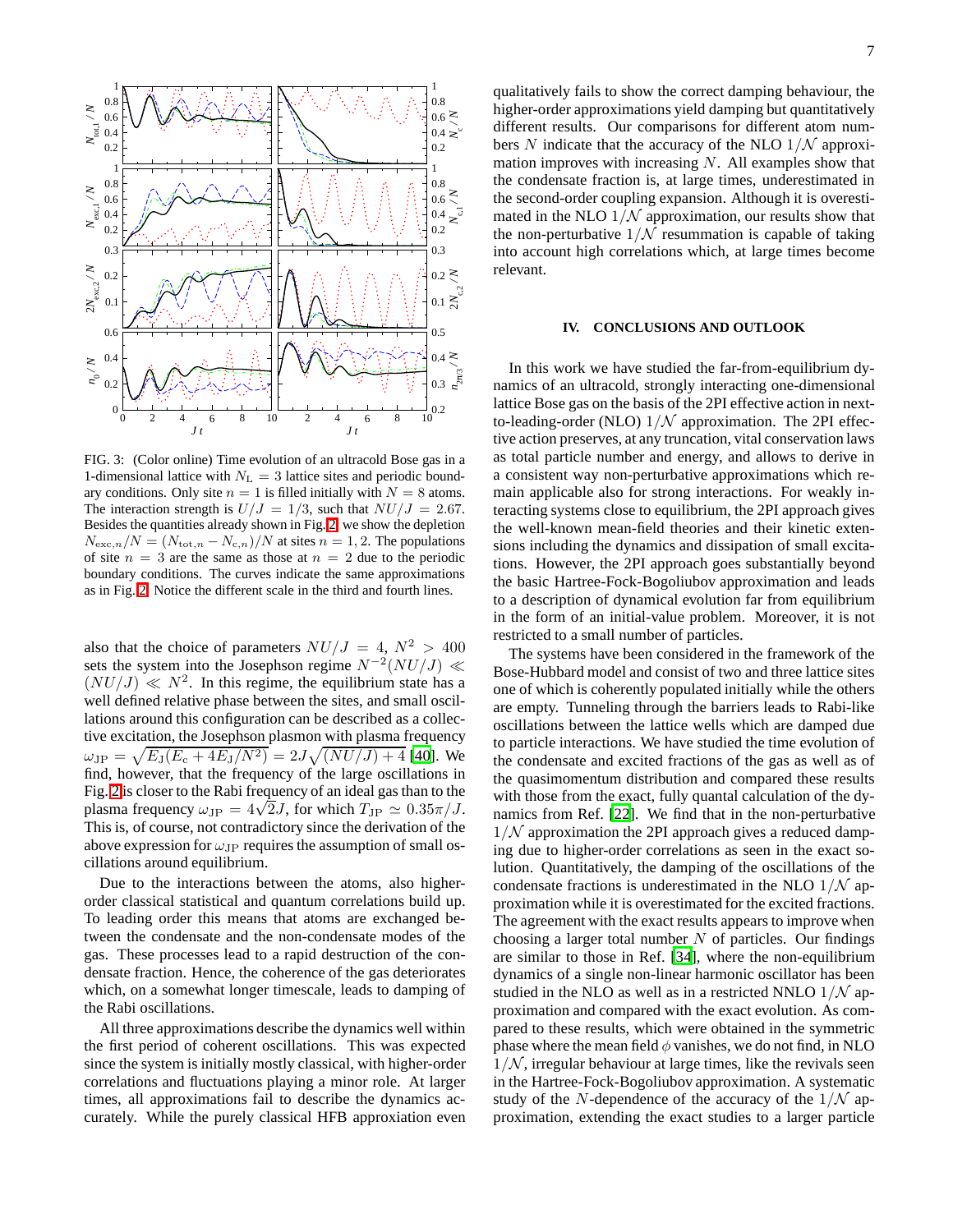number and lattice size, using, e.g., stochastic quantization techniques along the lines of [\[42](#page-8-43)], is the subject of ongoing work. We furthermore expect that the particular choice of an initial coherent-state population affects the ensuing damping behaviour within the Markov time. This requires a detailed study of the non-Markovian effects which shall be a further topic of a future publication.

## **V. ACKNOWLEDGMENTS**

We are very grateful to Jürgen Berges, Hrvoje Buljan, Markus Oberthaler, Michael G. Schmidt, Jörg Schmiedmayer, Gora Shlyapnikov, and Amichay Vardi for valuable discussions, and to Werner Wetzel for his continuing support concerning computing facilities. We would also like to thank Ana Maria Rey for allowing us to reproduce earlier results. This work has been supported by the Deutsche Forschungsgemeinschaft (T.G.).

## <span id="page-7-3"></span>**APPENDIX A: NUMBER AND ENERGY CONSERVATION**

An important advantage of the 2PI effective action approach is that crucial symmetries like total particle number and energy are automatically fulfilled irrespective of the particular truncation. As was shown in Ref. [\[23](#page-8-19)] number conservation is a consequence of the Noether theorem in conjunction with the invariance of the theory under transformations which are elements of the group  $O(N)$ . Each 2PI diagram in the expansion of  $\Gamma[\phi, G]$  separately carries this property such that any truncation of the series leads to number conservation. As a consequence, the total number

$$
N(t) = \frac{1}{2} \int_{\vec{x}} [\phi_i(x)\phi_i(x) + G_{ii}(x, x)] \quad (A1)
$$

is conserved in time [\[23\]](#page-8-19). For the lattice gas, the spatial integral means  $\int_{\vec{x}} f(x) = \sum_{n} f(t, n)$ .

Energy conservation follows from time translation invariance of Γ, cf., e.g., Ref. [\[43](#page-8-44)]. Consider the general translations in continuous space and time which vanish at the boundary,  $x^{\mu} \rightarrow x^{\mu} + \varepsilon^{\mu}(x)$ , where  $\varepsilon^{\mu}(x)$  is a time- and spacedependent infinitesimal 4-vector. The mean field and 2-point functions transform, under these translations, to leading order in  $\varepsilon$ , as  $\phi_i(x) \to \phi_i(x) + \varepsilon^{\nu}(x) \partial_{\nu}^x \phi_i(x)$ , and  $G_{ij}(x, y) \to$  $G_{ij}(x,y) + \varepsilon^{\nu}(x)\partial_{\nu}^{x}G_{ij}(x,y) + \varepsilon^{\nu}(y)\partial_{\nu}^{y}G_{ij}(x,y)$ , respectively. Here,  $\partial_{\nu}^{x} = \partial/\partial x^{\nu}$ , etc. One can show that under these transformations the variation of the 2PI effective action Γ can be written as  $\Gamma[\phi, G] \to \Gamma[\phi, G] + \delta \Gamma[\phi, G]$ , with

$$
\delta\Gamma[\phi, G] = \int_x T^{\mu\nu}(x) \,\partial_\mu^x \varepsilon_\nu(x). \tag{A2}
$$

Since, by virtue of the stationarity conditions [\(12\)](#page-2-1), the variation  $\delta\Gamma$  vanishes for all solutions of the equations of motion for  $\phi_i$  and  $G_{ij}$ , an integration by parts shows that  $T^{\mu\nu}$  is the conserved Noether current for the time-space-translations:

$$
\delta\Gamma[\phi, G] = -\int_x \varepsilon_\nu(x) \,\partial_\mu^x T^{\mu\nu}(x) = 0. \tag{A3}
$$

 $T^{\mu\nu}(x)$  is identified as the energy-momentum tensor, and the conservation law for total energy is expressed as  $\partial_{\mu}^{x}T^{\mu 0}(x) =$ 0 or  $\partial_t \int d^3x T^{00}(t, \vec{x}) = 0.$ 

To leading order in the  $1/N$  approximation we used the above space-time translations, and Eq. [\(A2\)](#page-7-4), to derive the energy-momentum tensor. For the interaction terms which depend on the coupling  $U$ , however, as well as for the terms in NLO of the  $1/N$  approximation, it is more convenient to use a procedure known from field theory on curved spacetime. For a space-time-dependent metric  $g_{\mu\nu}(x)$ , the energymomentum tensor is defined as [\[44\]](#page-8-45)

$$
T_{\mu\nu}(x) = \frac{2}{\sqrt{-g}} \frac{\delta \Gamma[\phi, G; g^{\mu\nu}]}{\delta g^{\mu\nu}},
$$
 (A4)

where  $\sqrt{-g}$  denotes the square root of minus the determinant of  $g_{\mu\nu}$ .

In the following we only quote the result for the total energy  $E(t) = \sum_{n} T_{00}(t, n)$  of the lattice Bose gas described by the Lagrangian [\(1\)](#page-1-3). Using the above definitions and the useful relations  $\delta g^{\mu\nu} = -g^{\mu\rho}g^{\nu\sigma}\delta g_{\rho\sigma}$  and  $\delta \sqrt{-g} =$ <br> $\sqrt{-g}g^{\mu\nu}\delta g_{\mu\nu}/2$  one obtains in flat Minkowski space-time  $\sqrt{-g}g^{\mu\nu}\delta g_{\mu\nu}/2$ , one obtains, in flat Minkowski space-time, with  $g^{\mu\nu} \equiv \text{diag}\{1, -1, -1, -1\}$ :

$$
E(t) = \frac{1}{2} \int_{\vec{x}y} \delta_{\mathcal{C}}(x, y) \Big\{ H_{1B}(x, y) \big[ \phi_{i}(y) \phi_{i}(x) + G_{ii}(y, x) \big] + \frac{U}{\mathcal{N}} \bigg[ \frac{1}{2} \big( \phi^{2}(x) + G_{ii}(x, x) \big)^{2} - 2H(x, x) \bigg] + I(x, x) + \frac{2U}{\mathcal{N}} \bigg[ 2i \int_{z} H(x, z) I(x, z) + \int_{zu} I(x, z) H(z, u) I(u, x) \bigg] \Big\}.
$$
 (A5)

Note that there is no integration over  $x_0 = t$ . Moreover, we use the definitions

<span id="page-7-5"></span>
$$
I(x,y) = \frac{U}{\mathcal{N}} \left[ G^2(x,y) - i \int_z I(x,z) G^2(z,y) \right], \text{(A6)}
$$
  

$$
H(x,y) = -\phi_i(x) G_{ij}(x,y) \phi_j(y), \text{(A7)}
$$

with  $G^2 = G_{ij} G_{ij}$ . The term proportional to  $[G_{ii}(x, x)]^2$  in Eq. [\(A5\)](#page-7-5) stems from the LO contribution in the expansion of  $\Gamma_2$  in powers of  $1/N$ , and the term  $I(x, x)$  as well as the last line from the NLO contributions, cf. Fig. [1.](#page-3-1)

- <span id="page-7-4"></span><span id="page-7-0"></span>[1] W. C. Stwalley, Phys. Rev. Lett. **37**, 1628 (1976).
- <span id="page-7-1"></span>[2] E. Tiesinga, A. Moerdijk, B. J. Verhaar, and H. T. C. Stoof,

Phys. Rev. A **46**, R1167 (1992).

<span id="page-7-2"></span>[3] S. Inouye, M. R. Andrews, J. Stenger, H.-J. Miesner, D. M.